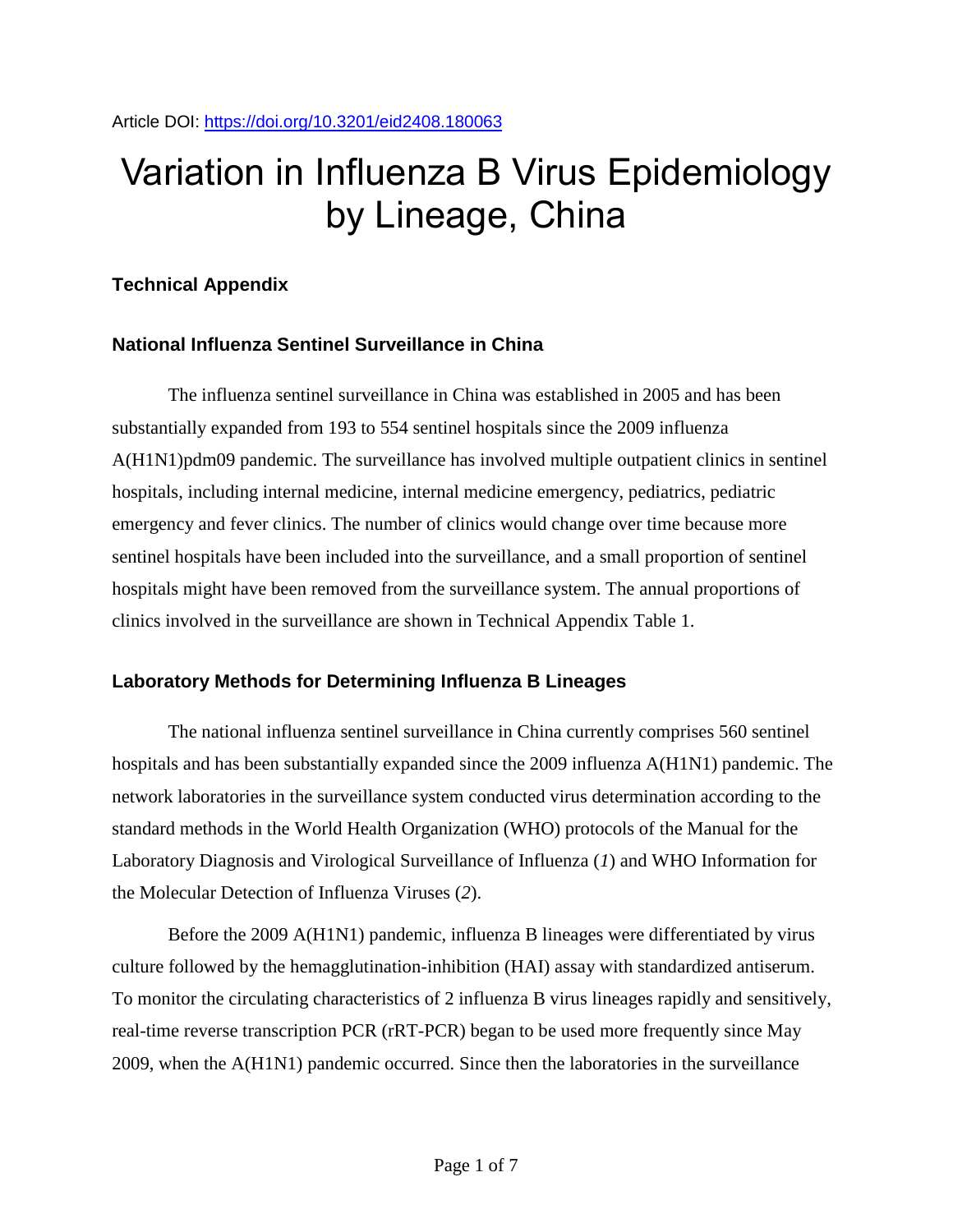network have been performing either virus culture followed by HAI assay or rRT-PCR or both for lineage determination.

#### **1. Virus Culture Followed by HAI Assay**

Samples are inoculated into MDCK (ATCC CCL 34) cells and/or specific pathogen-free embryonated chicken eggs (9–11 days old) for virus isolation in biosafety level 2 facilities at the influenza surveillance network laboratories. MDCK cells were grown in Dulbecco's modified Eagle's medium (Invitrogen, Carlsbad, CA, USA) containing 10% fetal bovine serum (Invitrogen). In the HAI assays, the standardized antigen and ferret antiserum that raised against B/Yamagata and B/Victoria lineages recommended by WHO for Northern Hemisphere influenza vaccine strains were prepared by the Chinese National Influenza Center (CNIC), one of WHO's influenza reference center, following the WHO Manual for the Laboratory Diagnosis and Virological Surveillance of Influenza (*1*). The standardized antigen and ferret antiserum were provided to all influenza surveillance network laboratories by CNIC. The details of virus culture followed by HAI assay to determine influenza B lineage have been published by the authors elsewhere (*3*). The quality control and assessment for the virus isolation and lineages differentiation were operated by CNIC yearly.

#### **2. 1-Step rRT-PCR for the Detection of Influenza B Lineage**

Viral RNA was extracted using the QIAamp Viral RNA Minikit (QIAGEN, Hilden, Germany, cat.no. 52904) according to the manufacturer's instructions. One-step rRT-PCR was further used to detect influenza B type and determine lineages. The primers and probes sequence were provided by CNIC to all influenza surveillance network laboratories according to the WHO Information for the Molecular Detection of Influenza Viruses (*2*). The reaction master mixture and thermocycling conditions also was performed according to (*2*). A cycle threshold <37 was considered positive for the influenza B lineage determination. Several predominant influenza B virus strains, including B/Yamagata and B/Victoria in annual influenza epidemics, were used to validate the sensitivity of primers and probes. Several influenza A virus strains, including seasonal H1N1, pandemic H1N1, seasonal H3N2; and avian influenza H5N1, H9N2, and H7N9 (since 2013) were used to validate the specificity of the assays by CNIC yearly. The sequence of primers and probes with no cross-reactivity reactions would be provided to network laboratories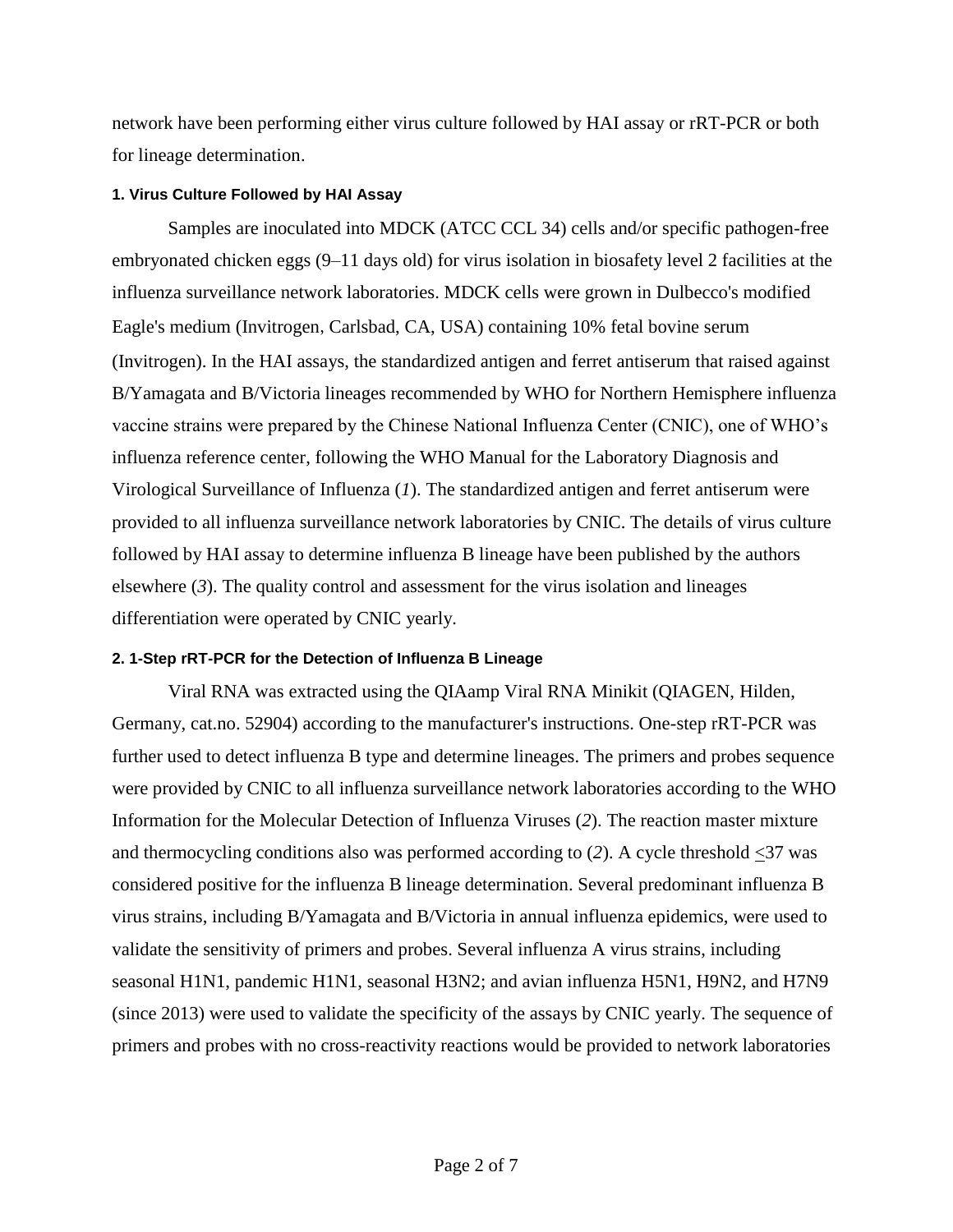for the lineage detection. All the 1-step rRT-PCRs were performed by network laboratories. The quality control and assessment for the lineages differentiation were operated by CNIC yearly.

Technical Appendix Table 2 reports the distributions of specimens by age group, province, and testing method in each year of the study period.

#### **References**

- 1. World Health Organization Global Influenza Surveillance Network. Manual for the laboratory diagnosis and virological surveillance of influenza [cited 2018 Mar 21]. http://www.who.int/influenza/gisrs\_laboratory/manual\_diagnosis\_surveillance\_influenza/en/
- 2. World Health Organization. Information for the molecular detection of influenza viruses [cited 2018 Mar 21].

http://www.who.int/influenza/gisrs\_laboratory/WHO\_information\_for\_the\_molecular\_detection\_ of\_influenza\_viruses\_20171023\_Final.pdf

Clinic

3. Du X, Dong L, Lan Y, Peng Y, Wu A, Zhang Y, et al. Mapping of H3N2 influenza antigenic evolution in China reveals a strategy for vaccine strain recommendation. Nat Commun. 2012;3:709[.](https://www.ncbi.nlm.nih.gov/entrez/query.fcgi?cmd=Retrieve&db=PubMed&list_uids=22426230&dopt=Abstract) [PubMed](https://www.ncbi.nlm.nih.gov/entrez/query.fcgi?cmd=Retrieve&db=PubMed&list_uids=22426230&dopt=Abstract) <http://dx.doi.org/10.1038/ncomms1710>

|             | ◡┉                |                   |            |           |                    |         |  |  |  |  |
|-------------|-------------------|-------------------|------------|-----------|--------------------|---------|--|--|--|--|
|             |                   | Internal medicine |            | Pediatric | Total no. sentinel |         |  |  |  |  |
| Season      | Internal medicine | emergency         | Pediatrics | emergency | Fever clinic       | clinics |  |  |  |  |
| 2005-06     | 0.249             | 0.213             | 0.301      | 0.165     | 0.071              | 162108  |  |  |  |  |
| 2006-07     | 0.246             | 0.212             | 0.296      | 0.163     | 0.084              | 184370  |  |  |  |  |
| $2007 - 08$ | 0.243             | 0.209             | 0.297      | 0.165     | 0.085              | 187625  |  |  |  |  |
| 2008-09     | 0.232             | 0.205             | 0.276      | 0.154     | 0.132              | 262621  |  |  |  |  |
| 2009-10     | 0.220             | 0.206             | 0.245      | 0.140     | 0.188              | 619799  |  |  |  |  |
| 2010-11     | 0.225             | 0.209             | 0.248      | 0.139     | 0.180              | 669101  |  |  |  |  |
| $2011 - 12$ | 0.225             | 0.210             | 0.247      | 0.143     | 0.176              | 699090  |  |  |  |  |
| $2012 - 13$ | 0.223             | 0.210             | 0.247      | 0.145     | 0.175              | 715918  |  |  |  |  |
| $2013 - 14$ | 0.223             | 0.209             | 0.246      | 0.145     | 0.177              | 723199  |  |  |  |  |
| $2014 - 15$ | 0.222             | 0.210             | 0.246      | 0.147     | 0.175              | 727677  |  |  |  |  |
| $2015 - 16$ | 0.221             | 0.210             | 0.246      | 0.149     | 0.175              | 372462  |  |  |  |  |

**Technical Appendix Table 1.** Annual proportions of clinics involved in the national influenza sentinel surveillance, China\*

\*In general, the proportions of sentinel clinics by type of clinic remained relatively stable during the study period, whereas more fever clinics have been involved in the surveillance more recently.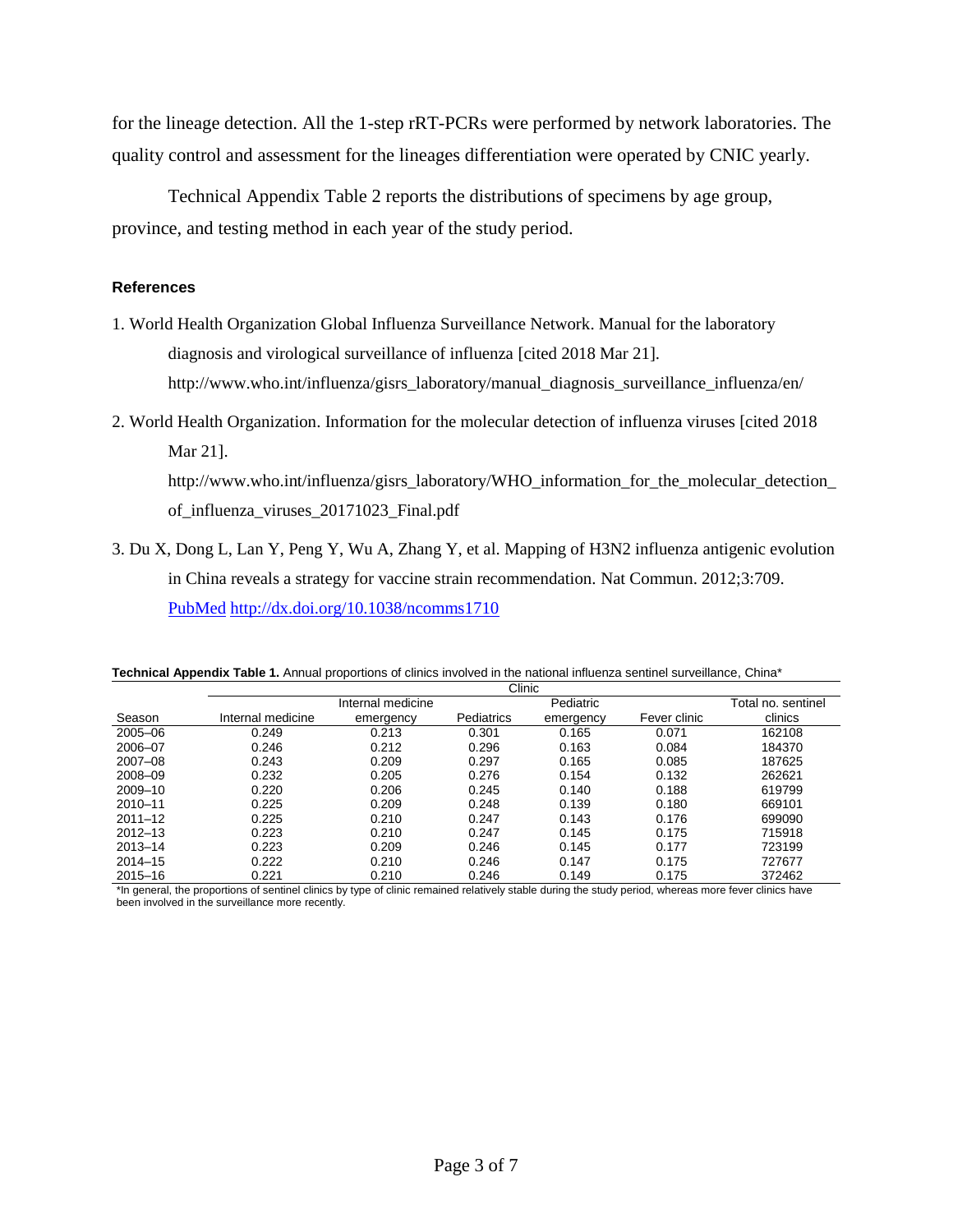|                     | Influenza season |         |             |         |             |         |             |             |             |             |             |
|---------------------|------------------|---------|-------------|---------|-------------|---------|-------------|-------------|-------------|-------------|-------------|
| Variable            | 2005-06          | 2006-07 | $2007 - 08$ | 2008-09 | $2009 - 10$ | 2010-11 | $2011 - 12$ | $2012 - 13$ | $2013 - 14$ | $2014 - 15$ | $2015 - 16$ |
| Total no. specimens | 37,360           | 39,024  | 41,540      | 141,825 | 321,859     | 201,652 | 219,633     | 301,080     | 442,314     | 462,756     | 289,692     |
| Age group, y, %     |                  |         |             |         |             |         |             |             |             |             |             |
| $0 - 5$             | 0.512            | 0.542   | 0.548       | 0.341   | 0.307       | 0.432   | 0.433       | 0.45        | 0.444       | 0.474       | 0.48        |
| $6 - 10$            | 0.173            | 0.145   | 0.141       | 0.129   | 0.132       | 0.117   | 0.125       | 0.106       | 0.121       | 0.117       | 0.133       |
| $11 - 15$           | 0.057            | 0.055   | 0.05        | 0.102   | 0.096       | 0.052   | 0.056       | 0.047       | 0.045       | 0.042       | 0.039       |
| $16 - 20$           | 0.051            | 0.05    | 0.048       | 0.107   | 0.107       | 0.058   | 0.055       | 0.053       | 0.049       | 0.042       | 0.039       |
| $21 - 25$           | 0.048            | 0.046   | 0.047       | 0.081   | 0.09        | 0.073   | 0.066       | 0.067       | 0.059       | 0.051       | 0.043       |
| $26 - 30$           | 0.04             | 0.044   | 0.042       | 0.067   | 0.076       | 0.068   | 0.065       | 0.068       | 0.064       | 0.06        | 0.059       |
| $31 - 35$           | 0.03             | 0.027   | 0.025       | 0.039   | 0.04        | 0.04    | 0.04        | 0.042       | 0.041       | 0.038       | 0.039       |
| $36 - 40$           | 0.022            | 0.021   | 0.023       | 0.034   | 0.034       | 0.035   | 0.031       | 0.032       | 0.032       | 0.028       | 0.027       |
| $41 - 45$           | 0.016            | 0.015   | 0.015       | 0.022   | 0.023       | 0.025   | 0.024       | 0.026       | 0.027       | 0.025       | 0.024       |
| $46 - 50$           | 0.013            | 0.013   | 0.014       | 0.02    | 0.022       | 0.025   | 0.026       | 0.026       | 0.025       | 0.025       | 0.024       |
| $51 - 55$           | 0.012            | 0.012   | 0.013       | 0.017   | 0.019       | 0.02    | 0.019       | 0.018       | 0.021       | 0.023       | 0.022       |
| $56 - 60$           | 0.009            | 0.009   | 0.01        | 0.015   | 0.017       | 0.02    | 0.02        | 0.021       | 0.023       | 0.023       | 0.019       |
| $61 - 65$           | 0.005            | 0.007   | 0.006       | 0.008   | 0.011       | 0.011   | 0.013       | 0.015       | 0.017       | 0.018       | 0.017       |
| 66-70               | 0.004            | 0.005   | 0.006       | 0.006   | 0.008       | 0.008   | 0.009       | 0.01        | 0.011       | 0.012       | 0.012       |
| $71 - 75$           | 0.004            | 0.004   | 0.004       | 0.006   | 0.007       | 0.007   | 0.008       | 0.008       | 0.009       | 0.009       | 0.008       |
| 76-80               | 0.003            | 0.003   | 0.004       | 0.004   | 0.006       | 0.006   | 0.006       | 0.007       | 0.008       | 0.008       | 0.007       |
| >80                 | 0.002            | 0.002   | 0.002       | 0.003   | 0.004       | 0.004   | 0.004       | 0.005       | 0.006       | 0.007       | 0.007       |
| Province, %         |                  |         |             |         |             |         |             |             |             |             |             |
| Heilongjiang        | 0.01             | 0.016   | 0.022       | 0.028   | 0.025       | 0.033   | 0.039       | 0.031       | 0.032       | 0.03        | 0.039       |
| Jilin               | 0.018            | 0.028   | 0.025       | 0.017   | 0.023       | 0.018   | 0.018       | 0.019       | 0.019       | 0.019       | 0.025       |
| Xinjiang            | 0.019            | 0.014   | 0.014       | 0.022   | 0.037       | 0.04    | 0.032       | 0.028       | 0.029       | 0.028       | 0.039       |
| Inner Mongolia      | 0.008            | 0.017   | 0.021       | 0.021   | 0.021       | 0.018   | 0.019       | 0.021       | 0.02        | 0.022       | 0.032       |
| Liaoning            | 0.022            | 0.018   | 0.023       | 0.043   | 0.063       | 0.037   | 0.037       | 0.037       | 0.033       | 0.03        | 0.039       |
| Beijing             | 0.026            | 0.016   | 0.017       | 0.032   | 0.033       | 0.035   | 0.049       | 0.037       | 0.027       | 0.025       | 0.02        |
| Tianjin             | 0.027            | 0.026   | 0.026       | 0.013   | 0.012       | 0.015   | 0.015       | 0.014       | 0.014       | 0.013       | 0.017       |
| Hebei               | 0.029            | 0.024   | 0.024       | 0.038   | 0.034       | 0.029   | 0.033       | 0.035       | 0.029       | 0.034       | 0.046       |
| Shanxi              | 0.006            | 0.013   | 0.016       | 0.017   | 0.014       | 0.018   | 0.02        | 0.022       | 0.022       | 0.023       | 0.033       |
| Ningxia             | 0.012            | 0.011   | 0.012       | 0.012   | 0.019       | 0.012   | 0.011       | 0.014       | 0.013       | 0.014       | 0.017       |
| Qinghai             | 0.014            | 0.009   | 0.009       | 0.006   | 0.006       | 0.011   | 0.009       | 0.012       | 0.009       | 0.013       | 0.014       |
| Shandong            | 0.017            | 0.02    | 0.023       | 0.025   | 0.037       | 0.047   | 0.045       | 0.046       | 0.044       | 0.039       | 0.051       |
| Gansu               | 0.035            | 0.043   | 0.046       | 0.041   | 0.028       | 0.032   | 0.032       | 0.029       | 0.024       | 0.027       | 0.035       |
| Henan               | 0.011            | 0.018   | 0.015       | 0.048   | 0.033       | 0.029   | 0.03        | 0.035       | 0.033       | 0.032       | 0.042       |
| Shaanxi             | 0.022            | 0.023   | 0.011       | 0.016   | 0.016       | 0.016   | 0.023       | 0.023       | 0.027       | 0.029       | 0.041       |
| Jiangsu             | 0.067            | 0.059   | 0.034       | 0.079   | 0.095       | 0.087   | 0.08        | 0.079       | 0.071       | 0.066       | 0.053       |
| Anhui               | 0.064            | 0.067   | 0.048       | 0.041   | 0.041       | 0.038   | 0.043       | 0.05        | 0.058       | 0.057       | 0.048       |
| Shanghai            | 0.014            | 0.031   | 0.029       | 0.027   | 0.048       | 0.049   | 0.057       | 0.044       | 0.044       | 0.043       | 0.034       |
| Hubei               | 0.054            | 0.056   | 0.067       | 0.044   | 0.032       | 0.047   | 0.047       | 0.039       | 0.038       | 0.038       | 0.032       |
| Sichuan             | 0.01             | 0.009   | 0.026       | 0.033   | 0.029       | 0.034   | 0.037       | 0.039       | 0.034       | 0.046       | 0.042       |
| Zhejiang            | 0.062            | 0.051   | 0.048       | 0.049   | 0.054       | 0.035   | 0.029       | 0.035       | 0.04        | 0.037       | 0.03        |
| Chongqing           | 0.04             | 0.022   | 0.039       | 0.019   | 0.015       | 0.014   | 0.017       | 0.017       | 0.014       | 0.013       | 0.011       |
| Jiangxi             | 0.039            | 0.037   | 0.037       | 0.026   | 0.022       | 0.021   | 0.033       | 0.041       | 0.038       | 0.035       | 0.027       |
| Hunan               | 0.063            | 0.085   | 0.079       | 0.067   | 0.05        | 0.044   | 0.038       | 0.043       | 0.055       | 0.055       | 0.048       |
| Guizhou             | 0.022            | 0.024   | 0.022       | 0.031   | 0.023       | 0.032   | 0.028       | 0.032       | 0.032       | 0.03        | 0.024       |
| Fujian              | 0.069            | 0.075   | 0.073       | 0.048   | 0.032       | 0.022   | 0.027       | 0.03        | 0.035       | 0.033       | 0.026       |

**Technical Appendix Table 2.** Distribution of sentinel specimens from sentinel surveillance hospitals and proportions of network laboratories using different testing methods in each influenza season, China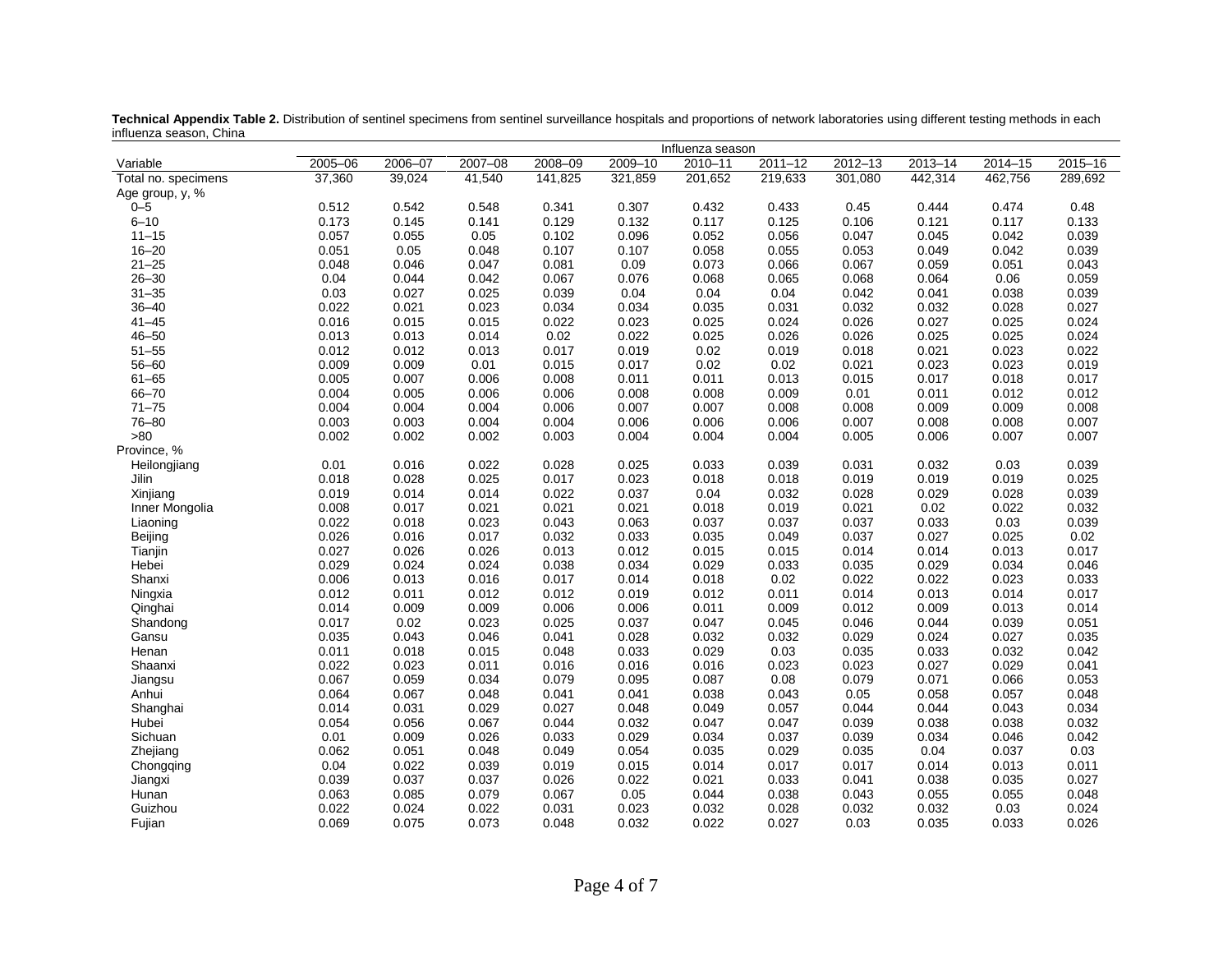|                         | Influenza season |         |         |         |         |         |             |             |             |             |             |
|-------------------------|------------------|---------|---------|---------|---------|---------|-------------|-------------|-------------|-------------|-------------|
| Variable                | 2005-06          | 2006-07 | 2007-08 | 2008-09 | 2009-10 | 2010-11 | $2011 - 12$ | $2012 - 13$ | $2013 - 14$ | $2014 - 15$ | $2015 - 16$ |
| Yunnan                  | 0.045            | 0.054   | 0.041   | 0.028   | 0.028   | 0.051   | 0.042       | 0.03        | 0.037       | 0.049       | 0.039       |
| Guangdong               | 0.09             | 0.061   | 0.091   | 0.084   | 0.082   | 0.088   | 0.074       | 0.072       | 0.071       | 0.066       | 0.052       |
| Guangxi                 | 0.07             | 0.054   | 0.045   | 0.026   | 0.034   | 0.032   | 0.025       | 0.033       | 0.044       | 0.04        | 0.033       |
| Hainan                  | 0.014            | 0.018   | 0.014   | 0.02    | 0.015   | 0.014   | 0.011       | 0.011       | 0.014       | 0.014       | 0.011       |
| PCR result, %           |                  |         |         |         |         |         |             |             |             |             |             |
| H1                      | 0.321            | 0       | 0.6     | 0.021   | 0.002   | 0.001   | $\Omega$    | 0           | $\Omega$    | 0           | 0           |
| H1N1pdm                 |                  |         | 0       | 0.056   | 0.159   | 0.051   | 0.002       | 0.038       | 0.048       | 0.001       | 0.049       |
| H3                      |                  | 0.833   | 0       | 0.122   | 0.026   | 0.031   | 0.075       | 0.029       | 0.064       | 0.088       | 0.032       |
| A(others)               |                  |         | 0       | 0.063   | 0.02    | 0.006   | 0.006       | 0           | 0           | 0           | 0           |
| <b>B/Victoria</b>       |                  |         | 0       | 0.002   | 0.012   | 0.004   | 0.036       | 0.001       | 0.001       | 0.001       | 0.059       |
| B/Yamagata              |                  | 0.167   | 0.2     | 0.001   | 0.002   | 0.004   | 0.006       | 0.001       | 0.034       | 0.036       | 0.02        |
| B(others)               | 0.226            |         | 0       | 0.012   | 0.055   | 0.025   | 0.067       | 0.002       | 0.013       | 0.005       | 0.016       |
| Negative                | 0.452            | 0       | 0.2     | 0.724   | 0.724   | 0.878   | 0.807       | 0.928       | 0.838       | 0.867       | 0.824       |
| Testing methods used by |                  |         |         |         |         |         |             |             |             |             |             |
| laboratories. %         |                  |         |         |         |         |         |             |             |             |             |             |
| HAI assay               | 0.998            |         |         | 0.354   | 0.032   | 0.246   | 0.297       | 0.182       | 0.115       | 0.134       | 0.141       |
| <b>PCR</b>              | 0.000            |         |         | 0.506   | 0.815   | 0.598   | 0.495       | 0.601       | 0.618       | 0.639       | 0.657       |
| HAI assay and PCR       | 0.002            |         | 0       | 0.140   | 0.152   | 0.156   | 0.209       | 0.218       | 0.267       | 0.227       | 0.202       |

\*Seasons defined as the start of October until the end of September of the next year. The column sum of proportions by age group, province/municipality, PCR result, and testing method = 1. The distribution of positive specimens identified by PCR by laboratories that adopted the PCR approach or both PCR and HAI assay for virus identification is shown under "PCR result," in which A(others) showed the proportion of specimens with unsubtyped or co-infected seasonal influenza A viruses and avian influenza viruses including H5-positive, H7-positive, H9-positive; whereas B(others) showed the proportion of specimen with unsubtyped or co-infected influenza B viruses. HAI, hemagglutination-inhibition.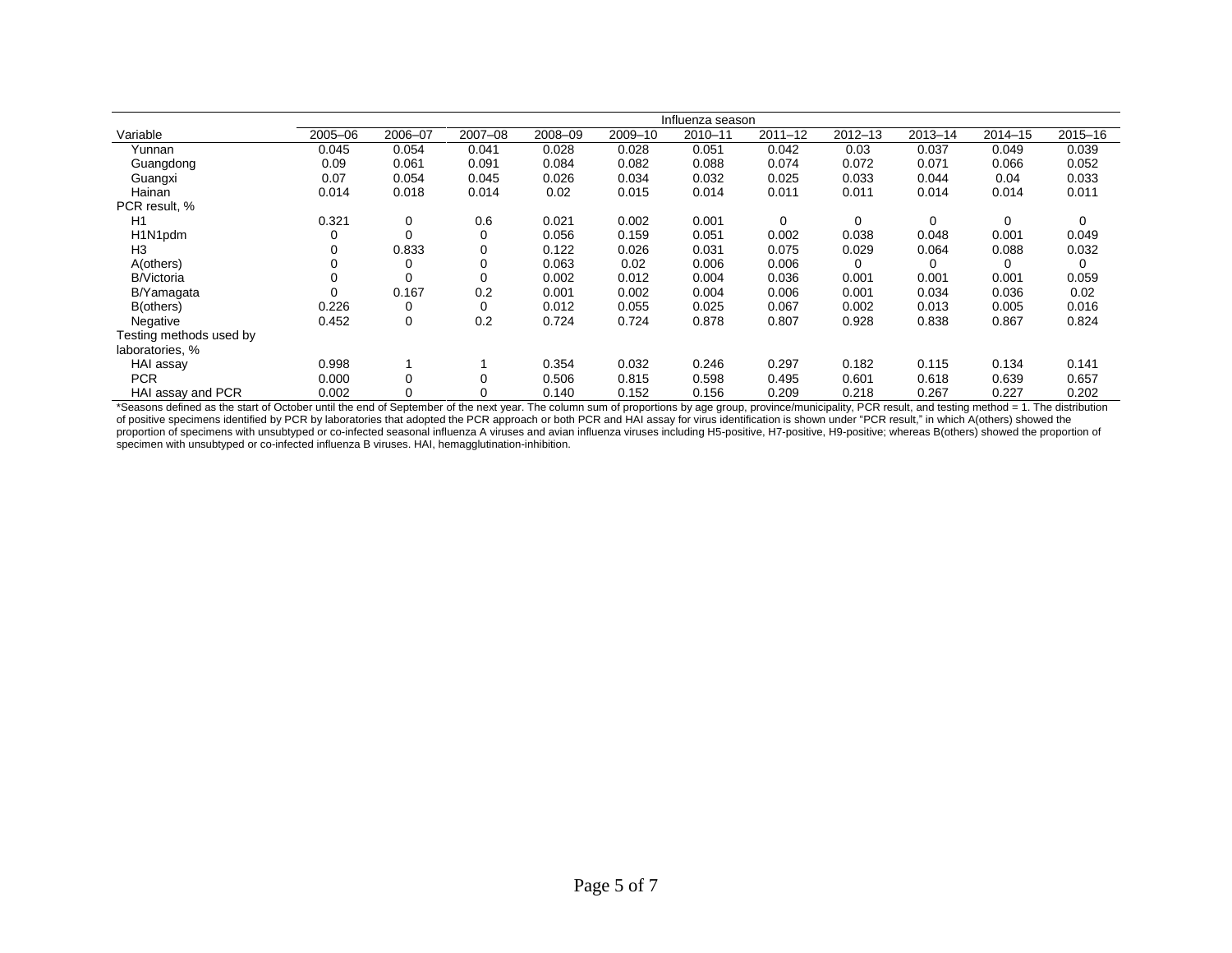

**Technical Appendix Figure 1.** National influenza virus activity by virus subtype (A(H1N1) and A(H3N2)) and lineage (B/Victoria and B/Yamagata), China, October 2005–March 2016. Findings are based on 2,498,735 specimens collected from the sentinel hospitals. Influenza activity is shown as the average of the provincial/municipal proxy, which is the product of the weekly proportion of influenza-like illness consultations and the weekly proportion of sentinel specimens testing positive for a specific type of virus, weighted by the population size of each province and municipality.